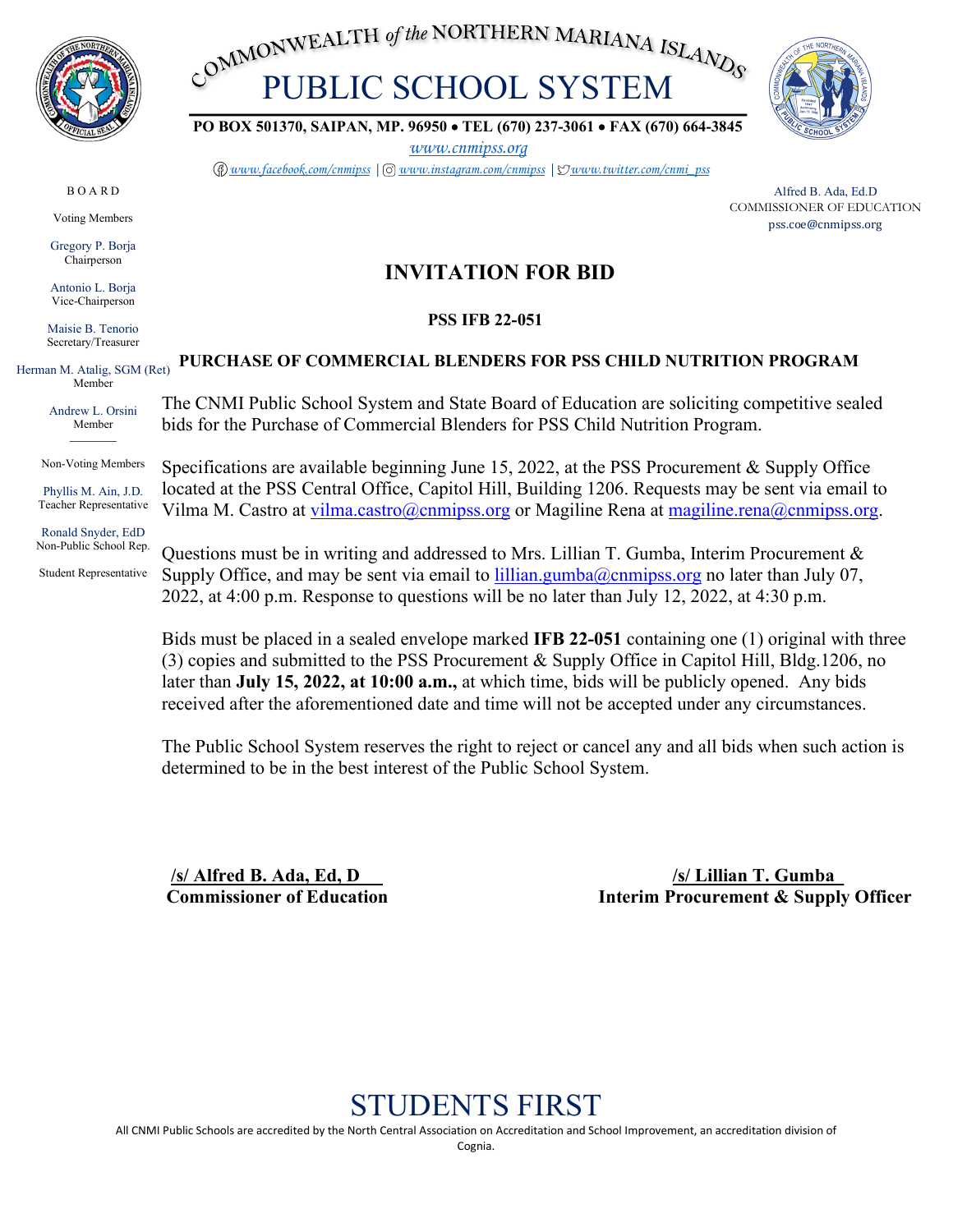### **INVITATION FOR BID**

### **IFB22-051**

#### **PURCHASE OF COMMERCIAL BLENDERS FOR CHILD NUTRITION PROGRAM**

#### **Scope of Work and Product Specs for Smoothie Blender purchase**

The Public School System Child Nutrition Program seeks to purchase of high capacity, high speed commercial countertop blenders for use in the school breakfast program. The blenders identified as most suitable for the Child Nutrition Program's needs are listed below. This invitation For Bid is for blenders only to be delivered to the PSS procurement and supply receiving warehouse at Lower Base, Saipan.

A total of 36 blenders will be purchased according to the following quantities and specifications. Note there is no "or equivalent" designation for the blenders requested. The models and specs listed are the only models that will be considered as part of responsive bids.

#### **36 each:**

Model: Vitamix 5201 XL **Variable** Speed Countertop Blender 4.2 HP motor, variable speed controls, and pulse feature 1.5 gallon and 64-ounce containers with 2-piece lids and removable lid plugs 120v power, 15 amps Overall dimensions W= 8 ½ inches, D=19 inches, H=18 1/8 inches NSF listed, CE Listed BPA free Made in USA MFR # 005202-1191

#### *Warranties*

All units shall be covered by manufacturer's warranties of not less than one year from the delivery date to PSS Procurement. Local re-seller must honor manufacturer's warranties and be the liaison between PSS and the manufacturer and distributor to ensure warranty services, if needed, take place in an efficient manner

Sample photos of the requested blenders are attached.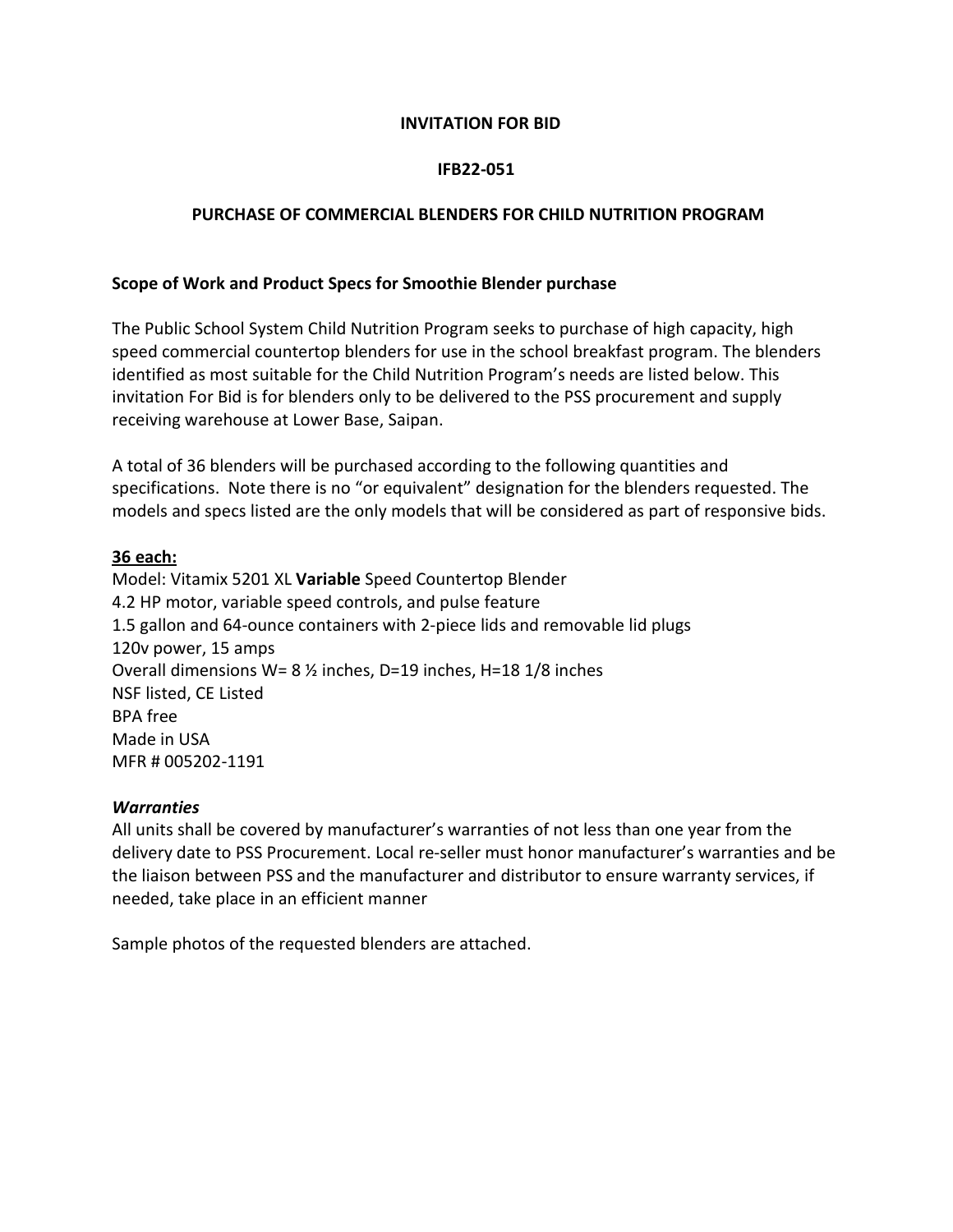

## CONTROL PANEL

#### Vitamix XL<sup>'</sup> Variable Speed





#### Vitamix XL<sup>\*</sup> Variable Speed

**ONOTE THE SET CONSUMPLE THE CONSUMPLE OF A CONSUMPLE TO A CONSUMPLE TO THE PROPERTIES TO THE PROPERTIES (SUPPREMENT CONSUMPLE TO THE PROPERTIES AND THE PROPERTIES AND THE PROPERTIES AND THE PROPERTIES AND THE PROPERTIES** 

Start/Stop Switch: The Start/Stop switch is located on the left side of the control **Start Start School and Start School Start School and Start School Start School Start School Start (** $\otimes$ **)**, and stop the machine by depressing the top of<br>the switch to Start ( $\otimes$ ), and stop the machine by depressing th Variable Speed Dial setting.

Variable Speed Dial: Allows the user to select continuously variable motor speeds.

**Pulse Switch:** The pulse  $(\Box \Box)$  switch can only be used when the Start/Stop switch is in the stopped  $(\textcircled{})$  position. The pulse switch can be used to quickly refresh product in the container by depressing the switch a

#### **IMPORTANT NOTES!**

Vitamix machines come with several different control options.<br>Please be sure you are following the instructions for your model.

 $10$